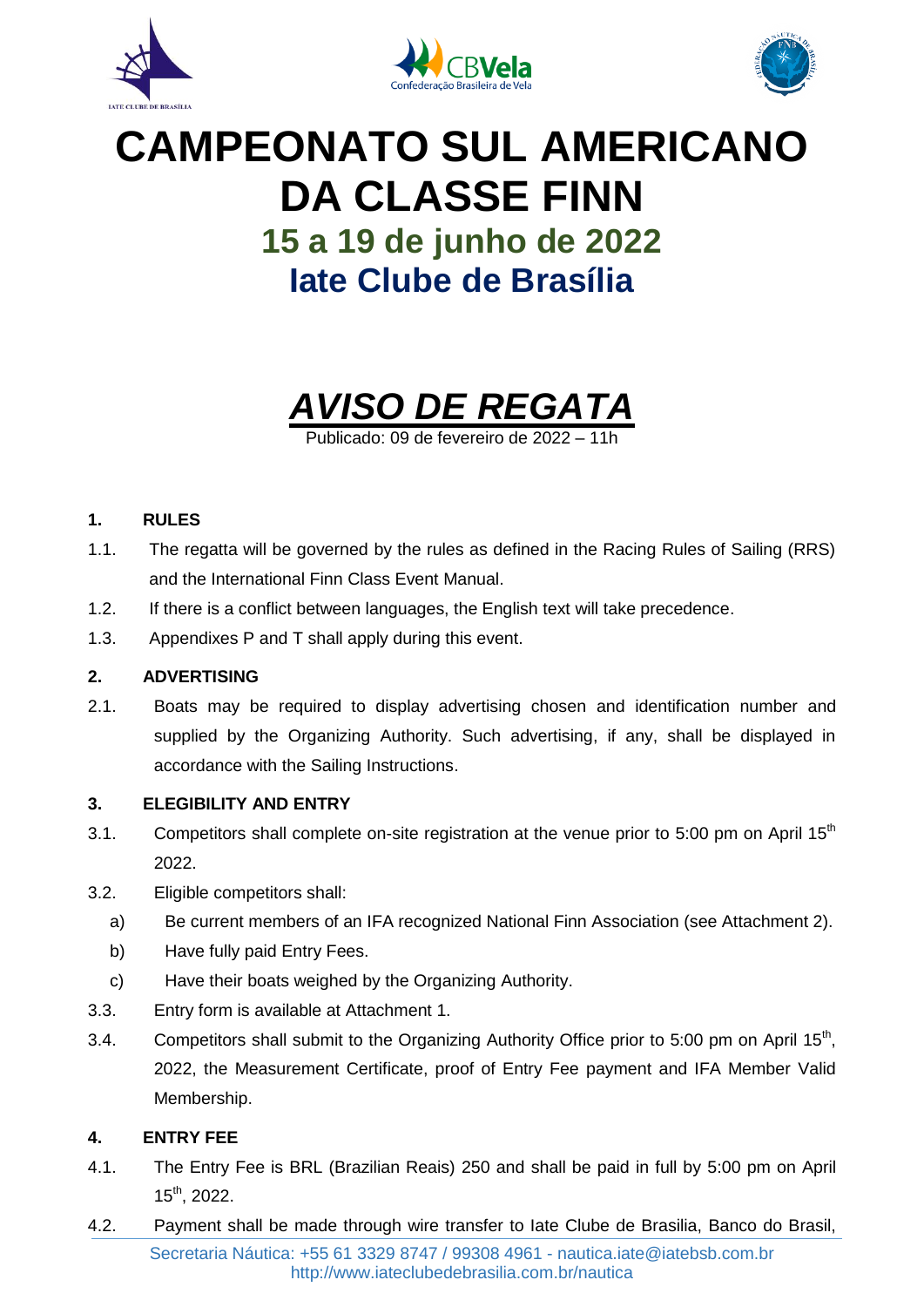





Agência 0452-9, Conta Corrente 220460-6, CNPJ 00.018.978/0001-80 ou por PIX (CNPJ) 00.018.978/0001-80.

#### **5. EVENT SCHEDULE**

- 5.1. A ten-race series, without a medal race, is scheduled. There will be three races per day.
- 5.2. No warning signal will be made after 4:00 pm on June 19<sup>th</sup>, 2022.

#### 5.3. Schedule:

| <b>Date</b>                  | <b>Time</b> | <b>Event</b>                                 |
|------------------------------|-------------|----------------------------------------------|
| Wed June<br>15 <sup>th</sup> |             | $9:00$ am $-$ Registration and boat weighing |
|                              | $5:00$ pm   | Entry submittal deadline                     |
|                              |             | 7:00 pm   Competitors Meeting                |
|                              | $7:30$ pm   | <b>Welcome Meeting</b>                       |
| Thursday<br>June 16th        |             | 9h30   Racing (3 races scheduled)            |
| Friday<br>June 17th          |             | 9h30   Racing (3 races scheduled)            |
| Saturday<br>June 18th        |             | 9h30   Racing (3 races scheduled)            |
|                              |             | 19h   Finn Class Annual Meeting              |
|                              | 20h         | <b>Competitors Meeting</b>                   |
| Sunday<br>June 19th          |             | 9h30   Racing (1 race scheduled)             |
|                              |             | <b>TBA Prize Giving Ceremony</b>             |

#### **6. SAILING INSTRUCTIONS**

6.1. The Sailing Instructions (SI) will be available at the Organizing Authority Office on June 14th, 2022.

#### **7. VENUE**

- 7.1. The Race will be held at Iate Clube de Brasília in Brasília, Brazil.
- 7.2. Racing will be held at the Raia Norte of Lake Paranoá in Brasília.

#### **8. BOAT STORAGE**

8.1. the boats shall remain in Iate Clube de Brasília during the event.

#### **9. COURSES**

9.1. Courses will be presented in the Sailing Instructions.

#### **10. SCORING**

- 10.1. 3 (three) races shall be completed to constitute a valid Championship.
- 10.2. When fewer than five races have been completed, a boat's series score will be the total of her race scores.
- 10.3. When five or more races have been completed, a boat's score will be the total of her race scores excluding her worst score.

#### **11. PRIZES**

11.1. The Organizing Authority will provide prizes for: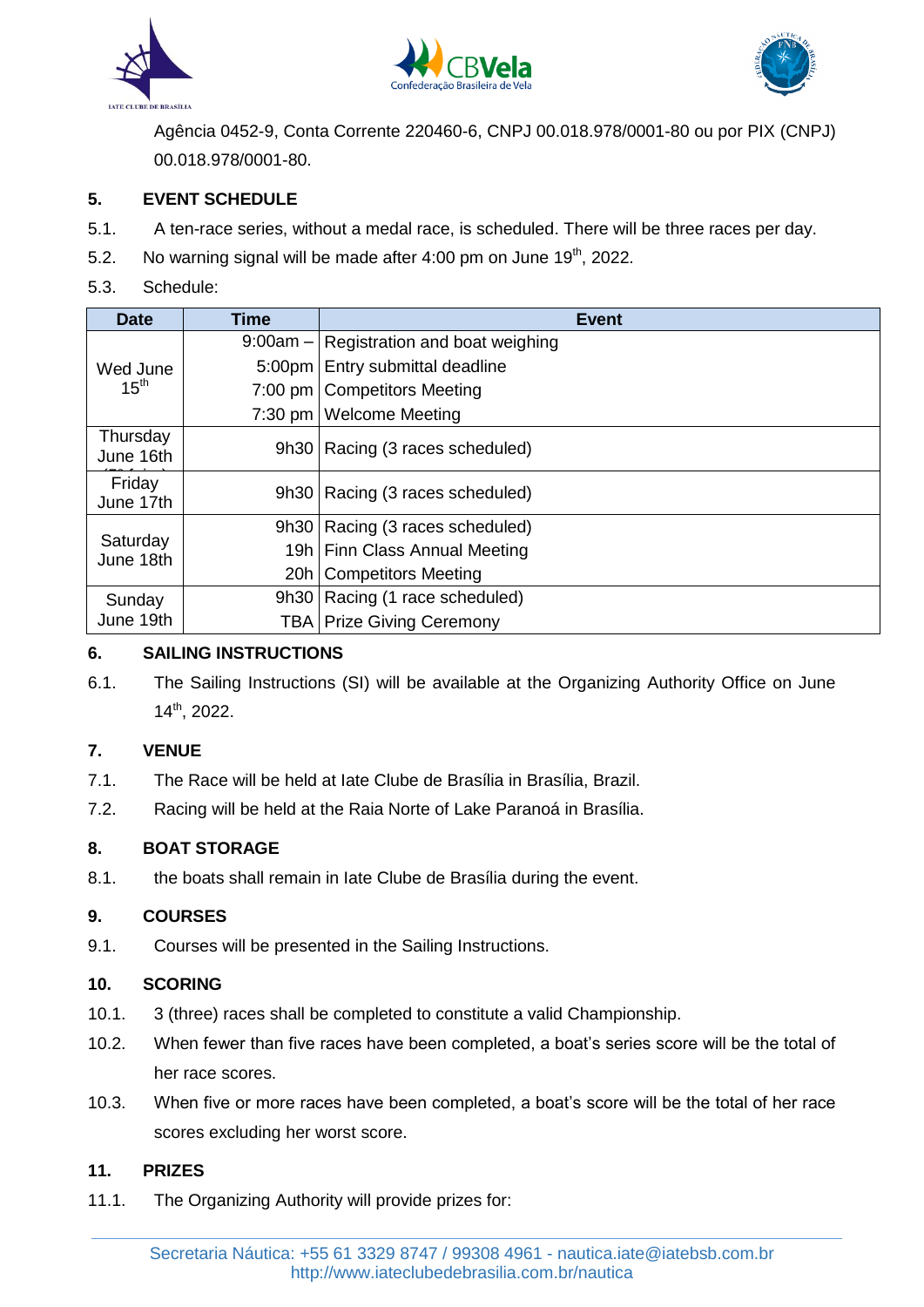





Top 5 boats overall;

#### **Age Groups**:

Top 1 Master (40 to 49 years old on the first day of racing)

- Top 1 Grand Master (50 a 59 years old on the first day of racing)
- Top 1 Great Grand Master (60 to 69 years old on the first day of racing)
- Top 1 Legend (older then 70 on the first day of racing)

#### **Weight Group:**

Top 1 Jumbo (110 kg or heavier)

#### **12. MEDIA CONSENT: RIGHTS TO USE NAMES AND LIKENESSES**

12.1. Competitors and/or their Parents or Guardians automatically grant the Organizing Authority, the International Finn Association and any party to which they may delegate this right, without payment the right in perpetuity to make, use and show (including via the internet), any motion pictures, still pictures, live, taped or filmed television, or any other form of media, of or relating to the event.

#### **13. RISK STATEMENT**

- 13.1. Rule 3 of the RRS states: "The responsibility for a boat's decision to participate in a race or to continue to race is hers alone." Sailing is by its nature an unpredictable sport and therefore inherently involves an element of risk. By taking part in the event, each competitor and support person agrees and acknowledges that:
	- a) They are aware of the inherent element of risk involved in the sport and accept responsibility for the exposure of themselves, their crew and their boat to such inherent risk whilst taking part in the event.
	- b) They are responsible for the safety of themselves, their crew, their boat and their other property whether afloat or ashore.
	- c) They accept responsibility for any injury, damage or loss to the extent caused by their own actions or omissions.
	- d) The provision of a race management team, patrol boats and other officials and volunteers by the Race Organizer does not relieve them of their own responsibilities.
	- e) The provision of patrol boat cover is limited to such assistance, particularly in extreme weather conditions, as can be practically provided in the circumstances.
- 13.2. The organizing Authority will not take responsibility for damages made on boat or boat parts, injury or death directly related to the Race Series and events held prior, during or after completion of the event.